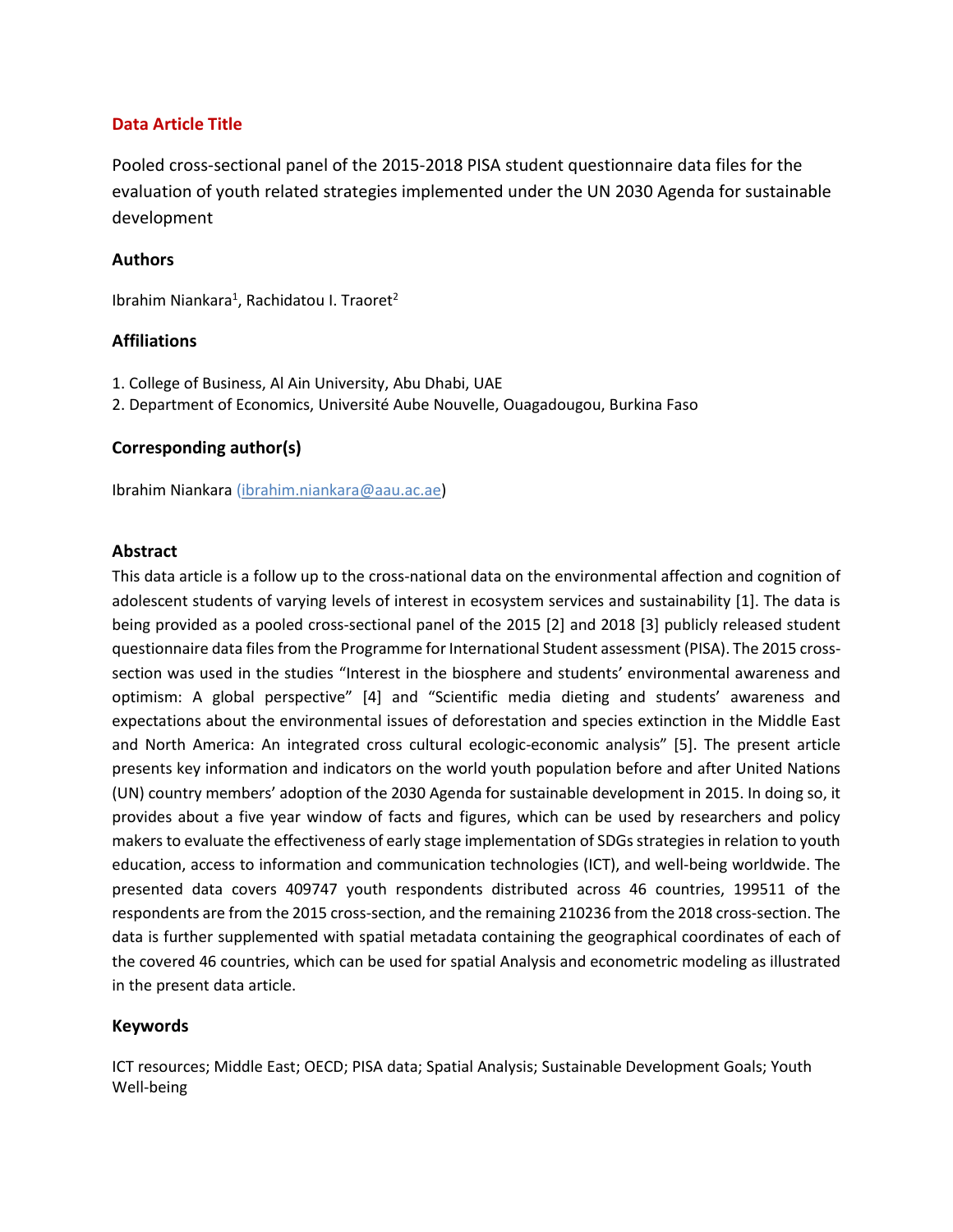# **Specifications Table**

| <b>Subject</b>                           | <b>Economics and Econometrics</b>                                                                                                                                                                                                                                                                                                                                                                                       |
|------------------------------------------|-------------------------------------------------------------------------------------------------------------------------------------------------------------------------------------------------------------------------------------------------------------------------------------------------------------------------------------------------------------------------------------------------------------------------|
| Specific subject area                    | Development and Welfare Economics                                                                                                                                                                                                                                                                                                                                                                                       |
| Type of data                             | Table                                                                                                                                                                                                                                                                                                                                                                                                                   |
| How data were acquired                   | The main data files- from the SAS versions of the publicly released<br>student questionnaire data files of the 2015 [2] and 2018 [3] Program for<br>International Student assessment (PISA);<br>The country level geospatial data-from the GADM database of Global<br>Administrative Areas [6].<br>All data extractions were acheived using the R statistical software [9].                                             |
| Data format                              | Raw<br>Filtered<br>R formatted Data frames and lists                                                                                                                                                                                                                                                                                                                                                                    |
| <b>Parameters for data</b><br>collection | The criteria for variables selection was defined as the set of all ICT related<br>repeated youth measurements in both the 2015 and 2018 cycles of the<br>PISA, followed by the exclusion of all youth respondents from countries<br>not represented in both cycles.                                                                                                                                                     |
| <b>Description of data</b><br>collection | The main R data object "Pool_Panel58" presented in this article was<br>specifically extracted from the raw SAS data files<br>"cy6_ms_cmb_stu_qqq.sas7bdat" and "cy07_msu_stu_qqq.sas7bdat" in<br>the publicly released folders of the 2015 and 2018 "student questionnaire<br>data files" respectively. The country level spatial metadata were collected<br>from the GADM database of Global Administrative Areas [6]. |
| <b>Data source location</b>              | Institution: The Organization for Economic Cooperation and Development<br>(OECD)<br>Country: 46 (OECD and Non-OECD) countries worldwide as listed in Table<br>(1) and further mapped in figure (1) below.                                                                                                                                                                                                               |
| Data accessibility                       | With the article<br>And also available with:<br>Repository name: Mendeley Data [11]<br>Direct URL to data: http://dx.doi.org/10.17632/pntxmgf8td.1                                                                                                                                                                                                                                                                      |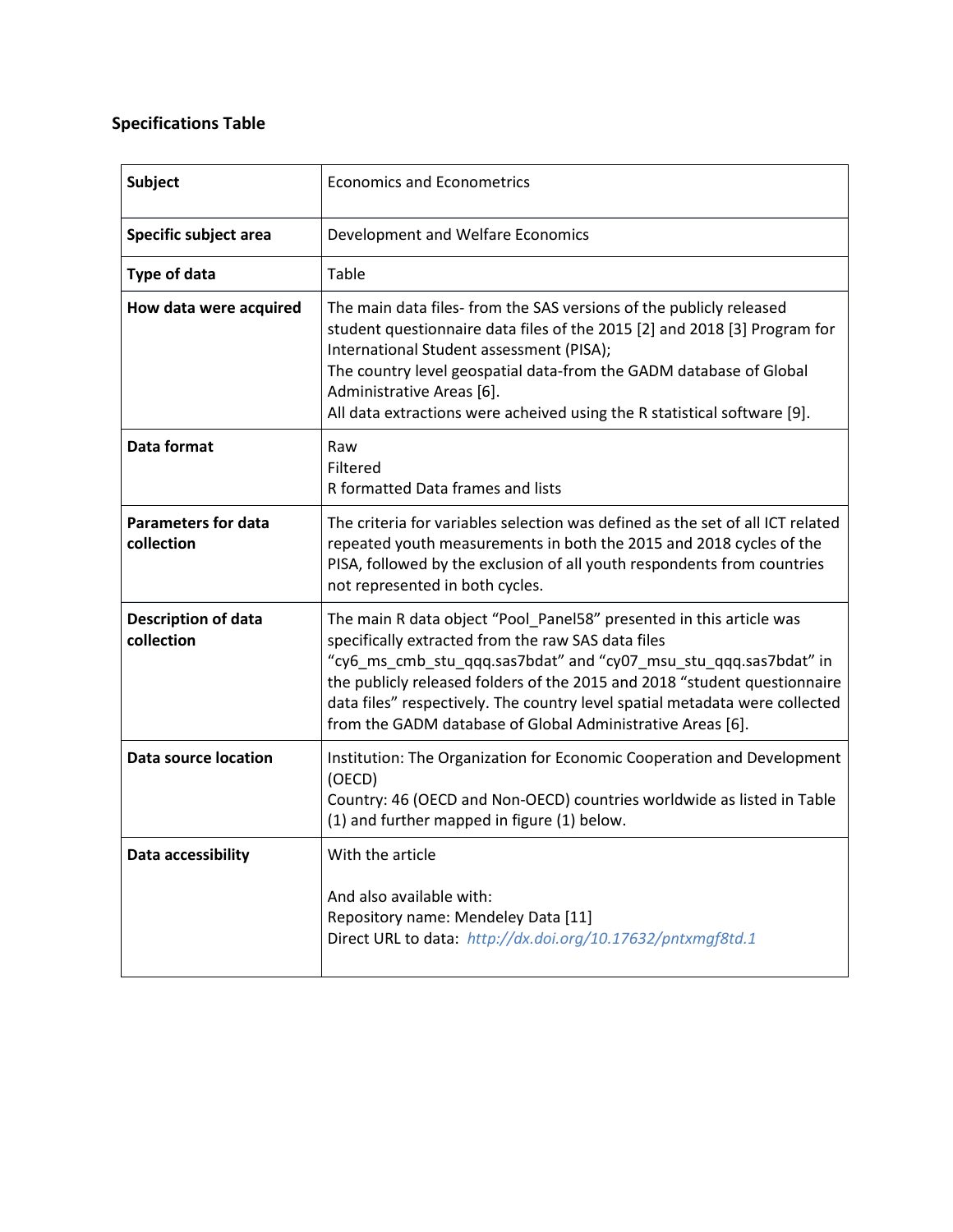| <b>Related research article</b> | Niankara, I. (2019). "Cross-national Data Sample on the Environmental<br>Affection and Cognition of Adolescent Students of Varying Interests in<br>Ecosystem Services and Sustainability". Data in Brief, Vol. 22, February<br>2019, pp. 312-318. [1]                                                          |
|---------------------------------|----------------------------------------------------------------------------------------------------------------------------------------------------------------------------------------------------------------------------------------------------------------------------------------------------------------|
|                                 | Niankara, I. (2019). "Scientific media dieting and youth awareness and<br>expectations about the environmental issues of deforestation and species<br>extinction in the middle east and north America" World Reviews of<br>Science, Technology and Sustainable Development. Vol. 15, No 3,<br>pp. 252-282. [5] |

## **Value of the Data**

- This data allows researchers to examine within nations, as well as between nations changes in youth outcome measures, including Access to ICT resources, subjective wellbeing, and educational performance
- Due to its timing, it also provides a unique opportunity for evaluating the effectiveness of youth related SDG strategies that have been in implementation since 2015, under Goal 9, target 9C; Goal 4, target 4.4; and Goal 8, target 8.6 among others.
- The data also includes spatial Meta data, in the form of country map coordinates, for all 46 covered countries, which allows prospective investigators to address research questions within both, the time dimension and the spatial dimension.
- Specifically for example, using the Difference-in-difference estimation, one can rely on this data to uncover Differences in Youth Access to ICT resources and/or Subjective wellbeing in the SDG era across the 46 Nations and/or Economic Blocks (OECD countries vs Non-OECD countries).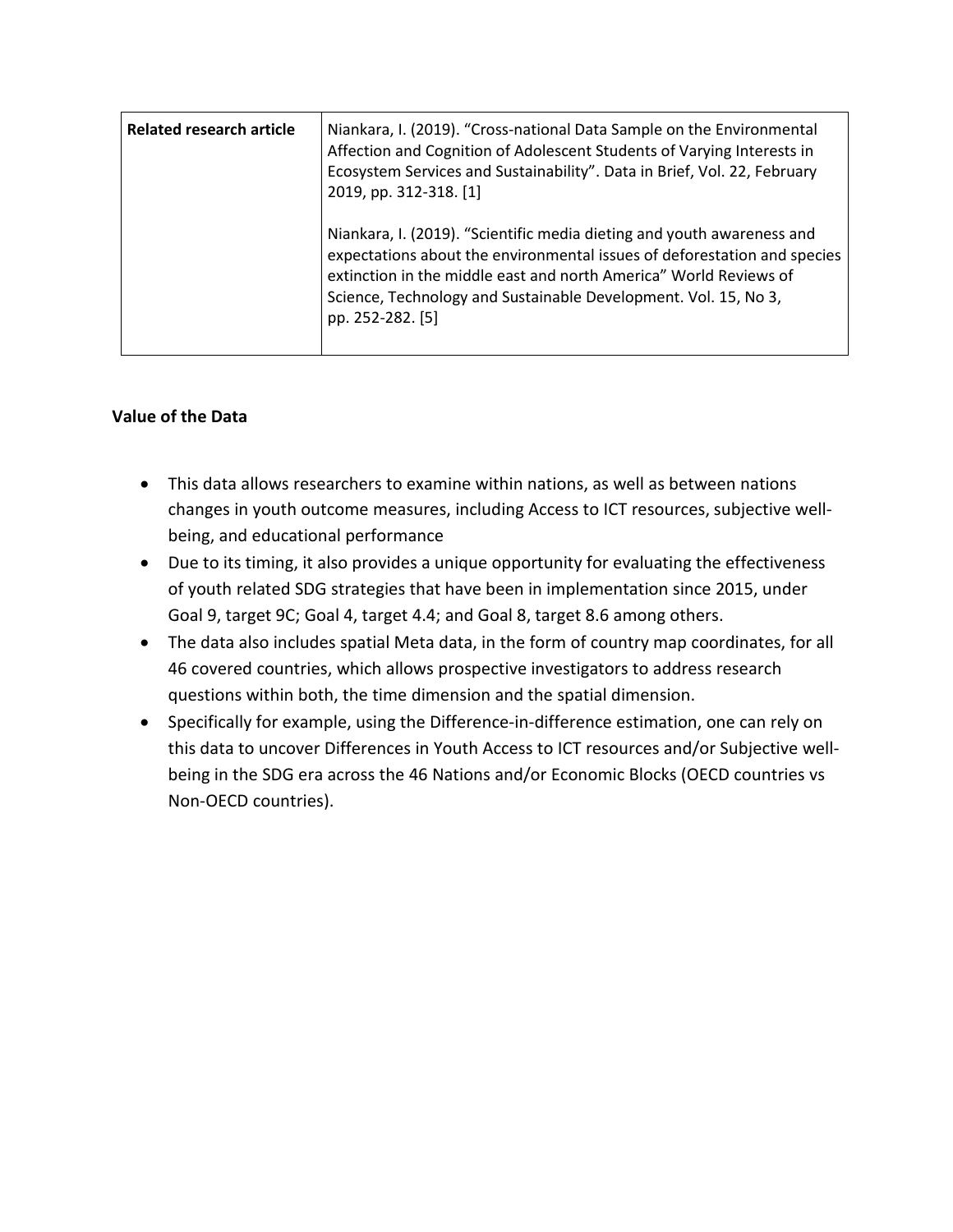#### **Data Description**

This data article is being provided to update and extend the previously published data article [1]. The article updates and extends the former because it includes data extract of the most recently released 2018 "Programme for International Student Assessment" (PISA) [3], in addition to data extract from the 2015 PISA [2]. In fact, the 2015 and 2018 cross-sections are pulled into a Panel data, which allows for investigations in more dimensions than the former published cross-sectional data of the 2015 PISA. Another key aspect on which the current data article extends the former article [1], is in its provision of country level geospatial metadata that are useful for spatial econometric modelling, and geographical mapping of country level youth response data aggregates. Overall, the present data article provides six R data objects, which are:

- "Pool Panel58" that contains the pooled panel of youth respondents' information, which are described in more details in table (2) and table (3) below.
- "Xsec 2015" and "Xsec 2018" represent respectively the 2015 and 2018 cross- sections of the recorded youth respondents' information. Except for the data structure, the contents in terms of variables are identical to the description provided in table (2) and Table (3).
- "Pool Panel58 tmap3" contains youth respondents information aggregated across both "country" and "year", and further augmented with ".sf" spatial Meta data (shape files) from the GADM library [6]. These shape files are lists of spatial coordinates of the 46 countries, and are useful for the geographical mapping of the aggregated youth response data. This version of the aggregated data is useful for spatial analysis of country level youth responses over the full panel coverage (2015 to 2018), without cross-sectional distinction.
- "Pool\_Panel58\_tmap2" contains youth respondents information aggregated across "country" only, and augmented with country spatial coordinates for geographical mapping. This version of the aggregated data is useful for spatial analysis of country level youth responses in 2015 and 2018 distinctively.
- "Pool\_Pan.plys" contains a list of 46 shape polynomial files, representing each of the 46 countries in the provided sample of youth respondents' information "Pool\_Panel58". It is derived from the raw individual country ".sp" files in the GADM library [6]. This polynomial data file is required if one wishes to implement a spatial econometric analysis using the shared data "Pool\_Panel58", as is the case in [7].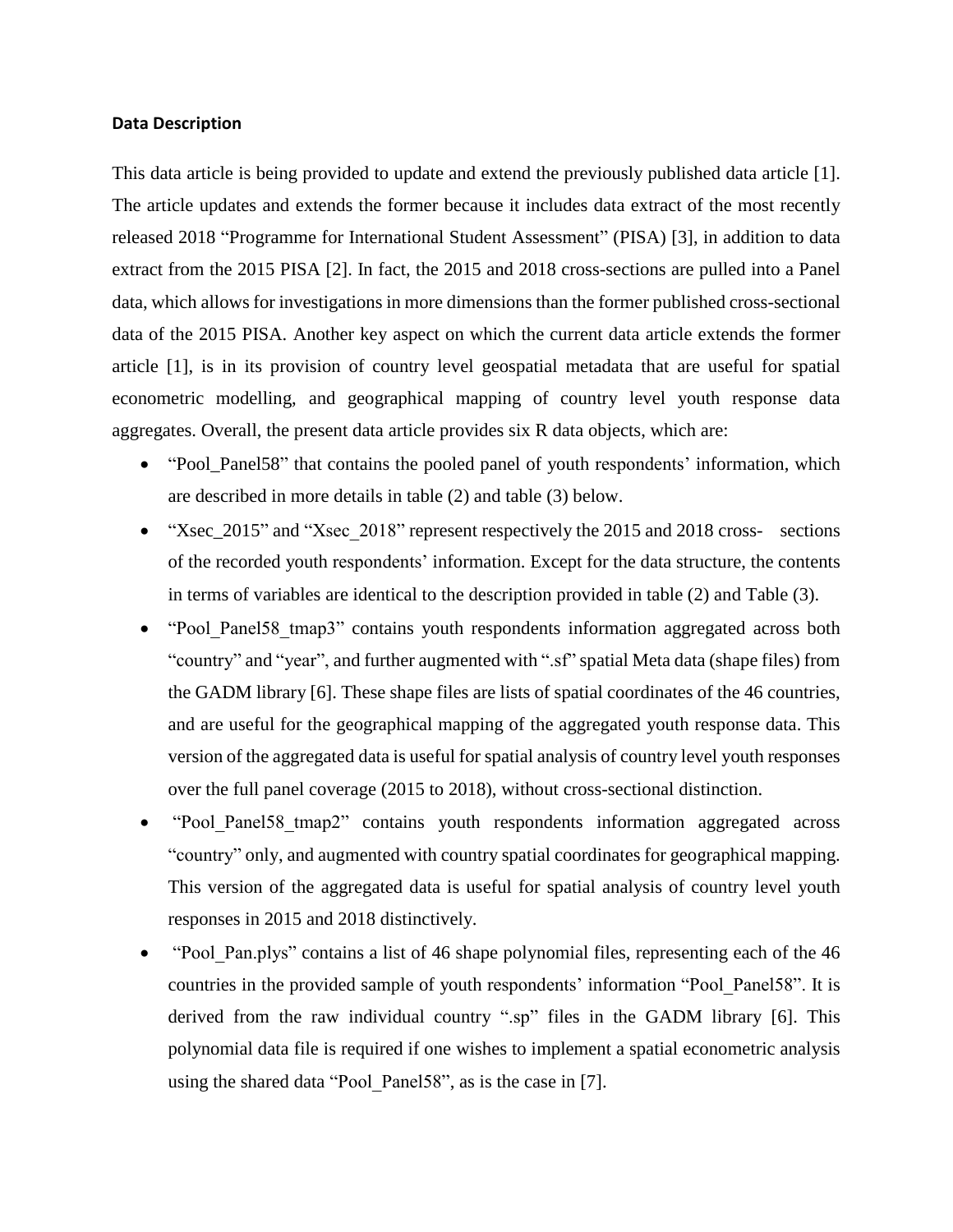Recall that the initial data file "Pool\_Panel58" is a pooled panel of the student-questionnaire data files from 2015 and 2018 PISA, covering youth respondents' information from 46 countries worldwide. As a triennial survey of adolescent students around the world, PISA was lunched by the Organization for Economic Co-operation and Development (OECD), to assess the degree of preparedness of students near the end of their compulsory education, for full participation in modern societies.

The geographical coverage of the shared data is summarized in figure (1), which maps the global count of youth respondents in the pooled sample. For further clarity in the contribution of each country to the final sample, figure (2) and figure (3) map the annual cross-country counts of youth respondents for the years 2015 and 2018 respectively. Supplementing the geographical mappings of the data, are the country level data summaries in Table (1), which shows the absolute frequency and percent relative frequency distributions of youth respondents across the 46 countries in the data. The first column summarizes the 2015 sub-sample, while the second column covers the 2018 sub-sample, and the third the pooled data sample.



**Figure 1**: Global mapping of respondents count by country over the two years 2015 and 2018 (See dynamic web link at http://rpubs.com/brassbe1982/globyouthcount fig1)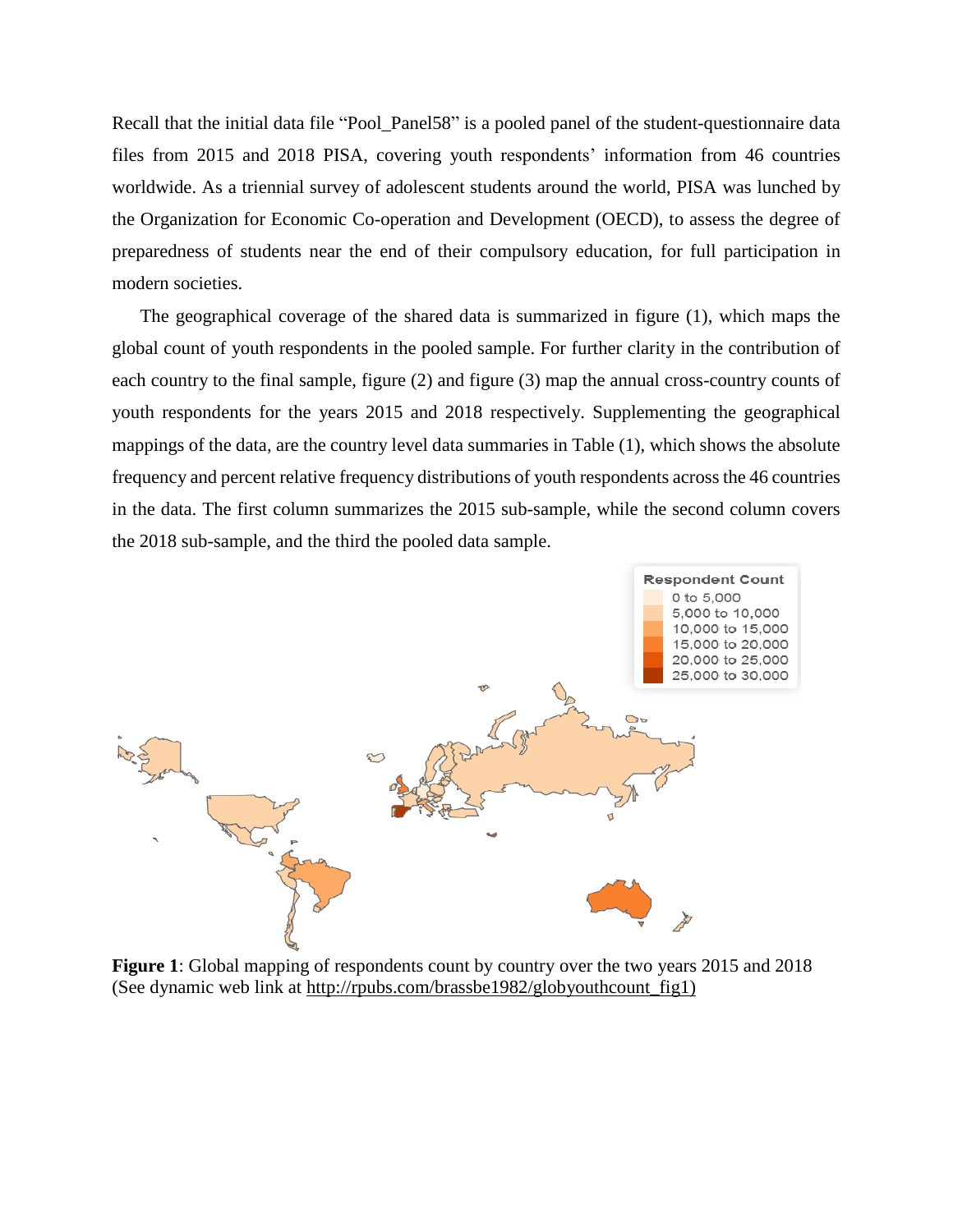

**Figure 2**: Global mapping of youth respondents count by country for the year 2015 (See dynamic web link at [http://rpubs.com/brassbe1982/glob2015count\\_fig2\)](http://rpubs.com/brassbe1982/glob2015count_fig2)



**Figure 3**: Global mapping of youth respondents count by country for the year 2018 (See dynamic web link at [http://rpubs.com/brassbe1982/glob2018count\\_fig3\)](http://rpubs.com/brassbe1982/glob2018count_fig3)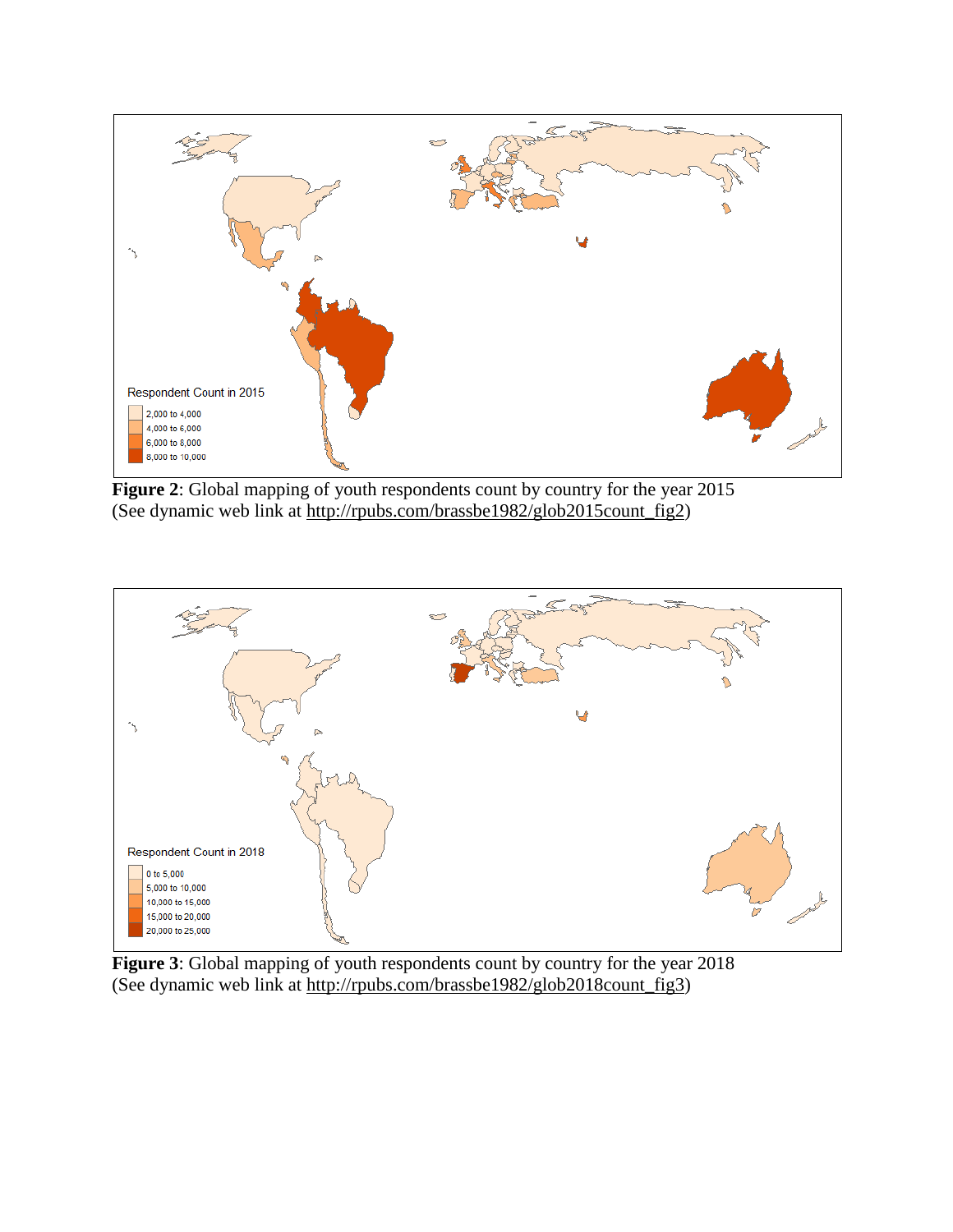| $\mathbf N$        | 2015 Sub-sample |            | 2018 Sub-sample |            | <b>Combined</b> |               |
|--------------------|-----------------|------------|-----------------|------------|-----------------|---------------|
|                    |                 |            |                 |            |                 | $2015 + 2018$ |
| 409747             | Abs. Freq.      | Rel. Freq. | Abs. Freq.      | Rel. Freq. | Abs. Freq.      | Rel. Freq.    |
| Australia          | 8251            | 4.14%      | 7938            | 3.78%      | 16189           | 3.95%         |
| Belgium            | 2388            | 1.20%      | 2144            | 1.02%      | 4532            | 1.11%         |
| <b>Brazil</b>      | 9528            | 4.78%      | 4618            | 2.20%      | 14146           | 3.45%         |
| Bulgaria           | 3351            | 1.68%      | 2453            | 1.17%      | 5804            | 1.42%         |
| Chile              | 4296            | 2.15%      | 3866            | 1.84%      | 8162            | 1.99%         |
| Chinese Taipei     | 4853            | 2.43%      | 5107            | 2.43%      | 9960            | 2.43%         |
| Columbia           | 8554            | 4.29%      | 4766            | 2.27%      | 13320           | 3.25%         |
| Costa Rica         | 4279            | 2.14%      | 5100            | 2.43%      | 9379            | 2.29%         |
| Croatia            | 3756            | 1.88%      | 4316            | 2.05%      | 8072            | 1.97%         |
| Czech Republic     | 4306            | 2.16%      | 4029            | 1.92%      | 8335            | 2.03%         |
| Denmark            | 2716            | 1.37%      | 3848            | 1.83%      | 6586            | 1.61%         |
| Dominican Republic | 2555            | 1.28%      | 1168            | 0.56%      | 3723            | 0.91%         |
| Estonia            | 4164            | 2.09%      | 3546            | 1.69%      | 7710            | 1.88%         |
| Finland            | 3882            | 1.95%      | 3404            | 1.62%      | 7286            | 1.78%         |
| France             | 3765            | 1.89%      | 3495            | 1.66%      | 7260            | 1.77%         |
| Germany            | 2616            | 1.31%      | 1719            | 0.82%      | 4335            | 1.06%         |
| Greece             | 4150            | 2.08%      | 4510            | 2.15%      | 8660            | 2.11%         |
| Hong Kong          | 2676            | 1.34%      | 4191            | 1.99%      | 6867            | 1.68%         |
| Hungary            | 3170            | 1.59%      | 3338            | 1.59%      | 6508            | 1.59%         |
| Iceland            | 2203            | 1.10%      | 1855            | 0.88%      | 4058            | 0.99%         |
| Ireland            | 3839            | 1.92%      | 3468            | 1.65%      | 7307            | 1.78%         |
| Italy              | 7866            | 3.94%      | 6565            | 3.12%      | 14431           | 3.52%         |
| Korea              | 4450            | 2.23%      | 5454            | 2.59%      | 9904            | 2.42%         |
| Latvia             | 3172            | 1.59%      | 3144            | 1.50%      | 6316            | 1.54%         |

Table (1) frequency and percent relative frequency distributions of youth respondents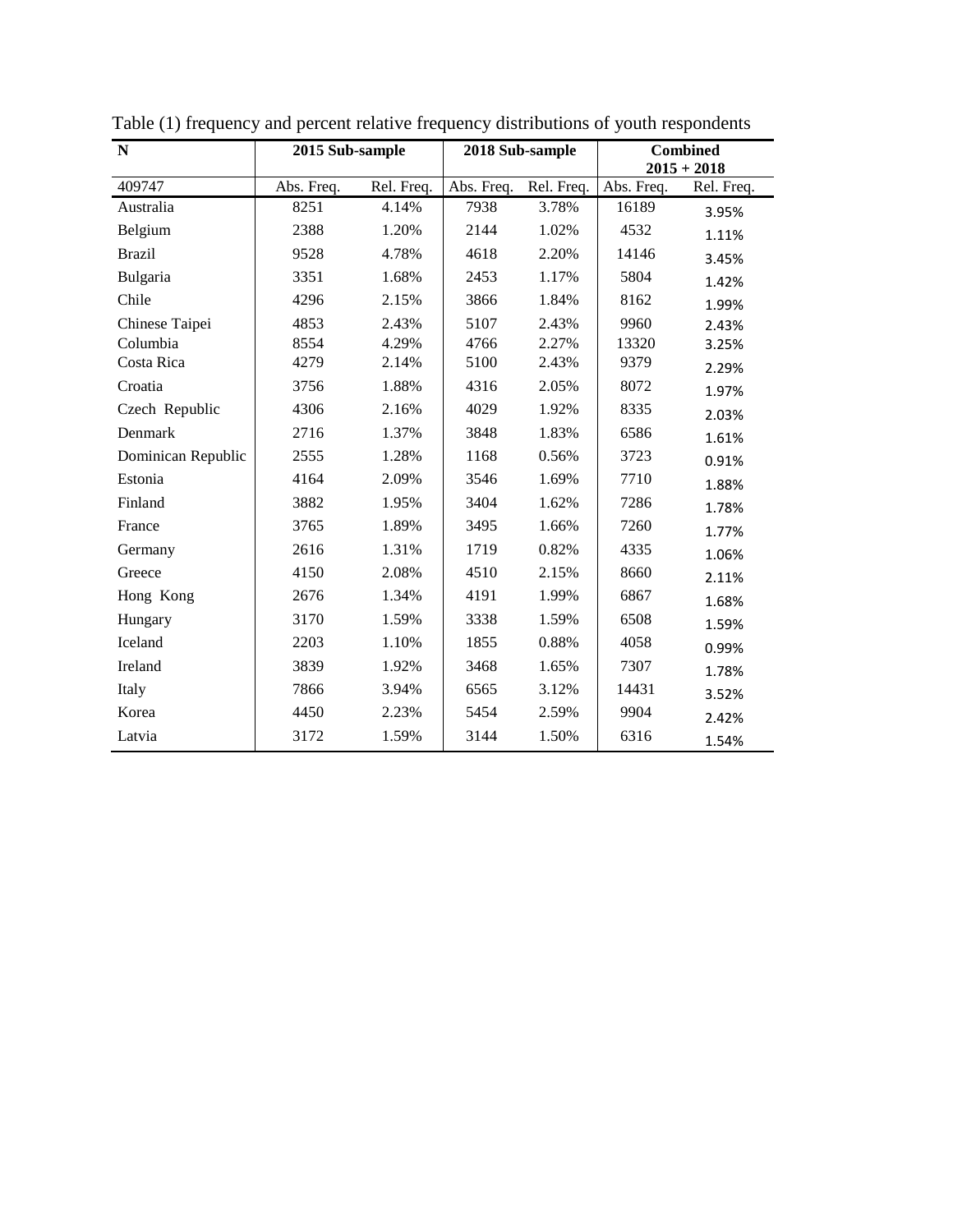| N                           |            | 2015 Sub-sample<br>2018 Sub-sample |            |            | <b>Combined</b> |            |
|-----------------------------|------------|------------------------------------|------------|------------|-----------------|------------|
|                             |            |                                    |            |            | $2015 + 2018$   |            |
| 409747                      | Abs. Freq. | Rel. Freq.                         | Abs. Freq. | Rel. Freq. | Abs. Freq.      | Rel. Freq. |
| Lithuania                   | 4102       | 2.06%                              | 3834       | 1.82%      | 7936            | 1.94%      |
| Luxembourg                  | 3104       | 1.56%                              | 3250       | 1.55%      | 6354            | 1.55%      |
| Macao                       | 3286       | 1.65%                              | 3199       | 1.52%      | 6485            | 1.58%      |
| Mexico                      | 5637       | 2.83%                              | 3593       | 1.71%      | 9230            | 2.25%      |
| Montenegro                  | 3143       | 1.58%                              | 4317       | 2.05%      | 7460            | 1.82%      |
| Netherlands                 | 3084       | 1.55%                              | 2370       | 1.13%      | 5454            | 1.33%      |
| New Zealand                 | 2420       | 1.21%                              | 3511       | 1.67%      | 5931            | 1.45%      |
| Peru                        | 5059       | 2.54%                              | 2293       | 1.09%      | 7352            | 1.79%      |
| Poland                      | 3431       | 1.72%                              | 4052       | 1.93%      | 7483            | 1.83%      |
| Portugal                    | 3429       | 1.72%                              | 3294       | 1.57%      | 6723            | 1.64%      |
| Oatar                       | 6703       | 3.36%                              | 9212       | 4.38%      | 15915           | 3.88%      |
| <b>Russian Federation</b>   | 3976       | 1.99%                              | 4873       | 2.32%      | 8849            | 2.16%      |
| Singapore                   | 4485       | 2.25%                              | 4803       | 2.28%      | 9288            | 2.27%      |
| Slovak Republic             | 3904       | 1.96%                              | 3396       | 1.62%      | 7300            | 1.78%      |
| Spain                       | 4240       | 2.13%                              | 21518      | 10.24%     | 25758           | 6.29%      |
| Sweden                      | 3440       | 1.72%                              | 3387       | 1.61%      | 6827            | 1.67%      |
| Switzerland                 | 3317       | 1.66%                              | 2808       | 1.34%      | 6125            | 1.49%      |
| <b>United Arab Emirates</b> | 8937       | 4.48%                              | 13409      | 6.38%      | 22346           | 5.45%      |
| Turkey                      | 4123       | 2.07%                              | 5819       | 2.77%      | 9942            | 2.43%      |
| United Kingdom              | 7910       | 3.96%                              | 7718       | 3.67%      | 15628           | 3.81%      |
| <b>United States</b>        | 3822       | 1.92%                              | 3272       | 1.56%      | 7094            | 1.73%      |
| Uruguay                     | 3151       | 1.58%                              | 2266       | 1.08%      | 5417            | 1.32%      |

Table (1) frequency and percent relative frequency distributions of youth respondents (Continue)

## **Experimental Design, Materials, and Methods**

The main data file "Pool\_Panel58" that contain youth level response information was extracted from the raw SAS (TM) version of the "student questionnaire data files" of the 2015 and most recent 2018 PISA. These raw files are released, as zipped folders under the names "PUF\_SAS\_COMBINED\_CMB\_STU\_QQQ.zip" [2] and SAS\_STU\_QQQ.zip [3]. These zipped folders are very large data folders each with raw SAS formatted data files ".sas7bdat", along with their respective description files ".sas7bdat.format.sas".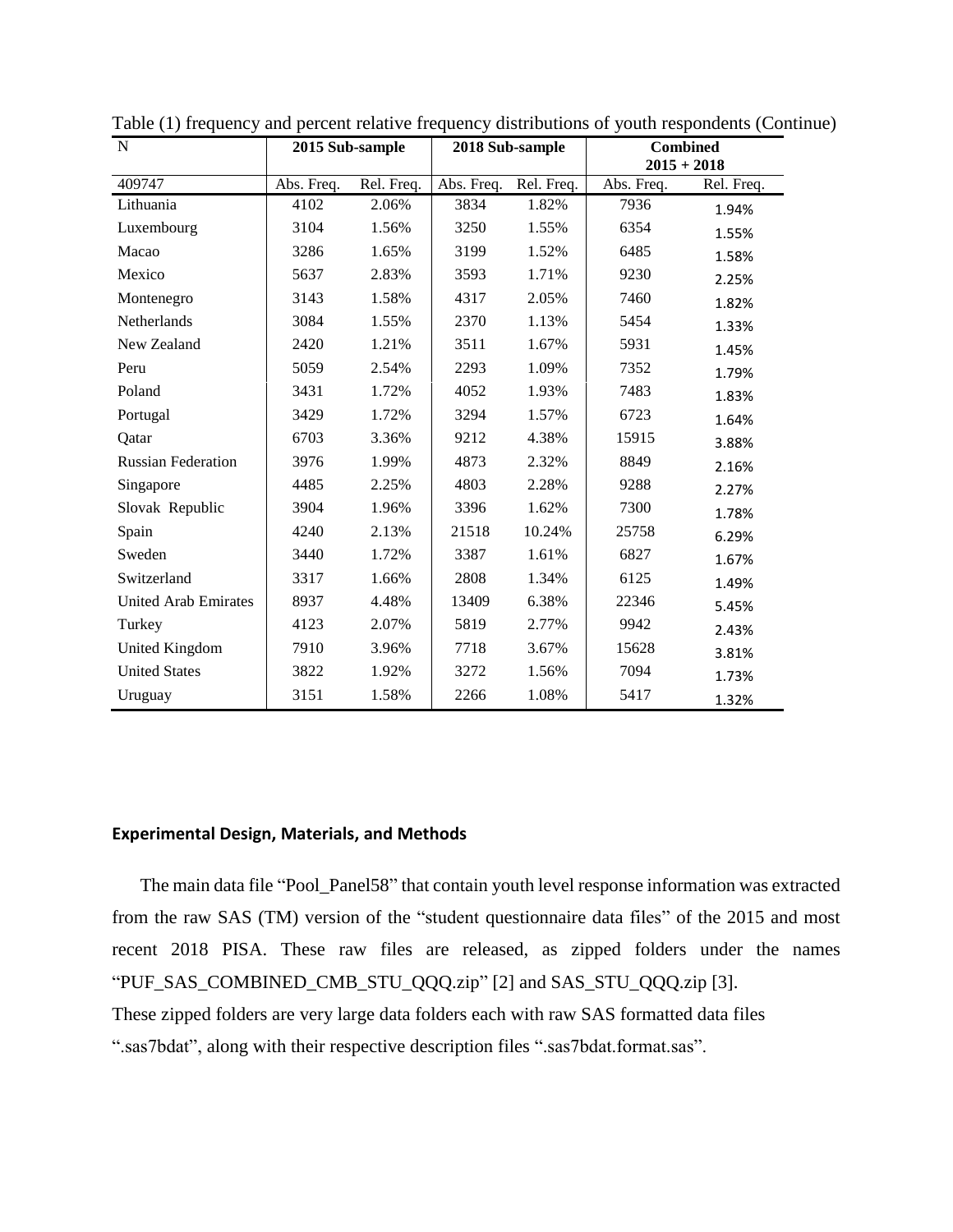The R data object "Pool\_Panel58" was specifically extracted from the SAS data files "cy6 ms cmb stu qqq.sas7bdat" and "cy07 msu stu qqq.sas7bdat" in the shared folders of the 2015 and 2018 "student questionnaire data files" respectively. Due to the very large size of the raw data files, and the memory constraint imposed by the R statistical software, the attached R extraction codes were used to import only the subsets of each raw data file containing the variables of primary interest. The criteria for variables selection was defined as the set of all ICT (Information and Communication Technology) related repeated youth measurements in both, the 2015 and 2018 cycles of the PISA.

These measurements were pooled into a single R data object "data58N". Since we wanted a version of the queried data that would not only allow for inter-temporal, but also inter-and-intracountry youth level outcomes analyses, we dropped from the final pooled sample "Pool\_Panel58", all youth respondents from countries not represented in both cycles of the PISA. This last version of the pooled data "Pool\_Panel58", obtained after subsequent treatments of "data58N", covers 409747 youth respondents distributed across 46 countries worldwide. The 2018 extract of this last version covering a set of five countries in the Middle East region was used for the analysis in [7]. This data article presents however, the full data set. For further details on the sampling design of the PISA, please consult the OECD report [8].

Below we describe the experimental factors contained in the pooled data "Pool Panel58". Table (2) shows the descriptive statistics (mean and standard deviations) for select key quantitative measurements, while table (3) presents the descriptive statistics (absolute frequency and percent relative frequency) for select key qualitative measurements. All data treatments, variable reformulation, and descriptive statistics were implemented within the R statistical Software [9]; (see the attached R computer codes, for more details).

In addition to the description of the variables in table (2) and table (3), using the R library "dplyr" [10], we provide descriptive analytics of country level aggregated youth outcomes. The result of these treatment are summarized in the R data objects "Pool\_Panel58\_tmap2" and "Pool Panel58 tmap3" as previously described in the data section above. For more illustration, Figures (4-9) below provide the geographical mapping of a select number of key country level aggregated youth responses from "Pool\_Panel58\_tmap3". Further details on the initial nonaggregated indices and their interpretations can also be found in section 3.1.1 of [7].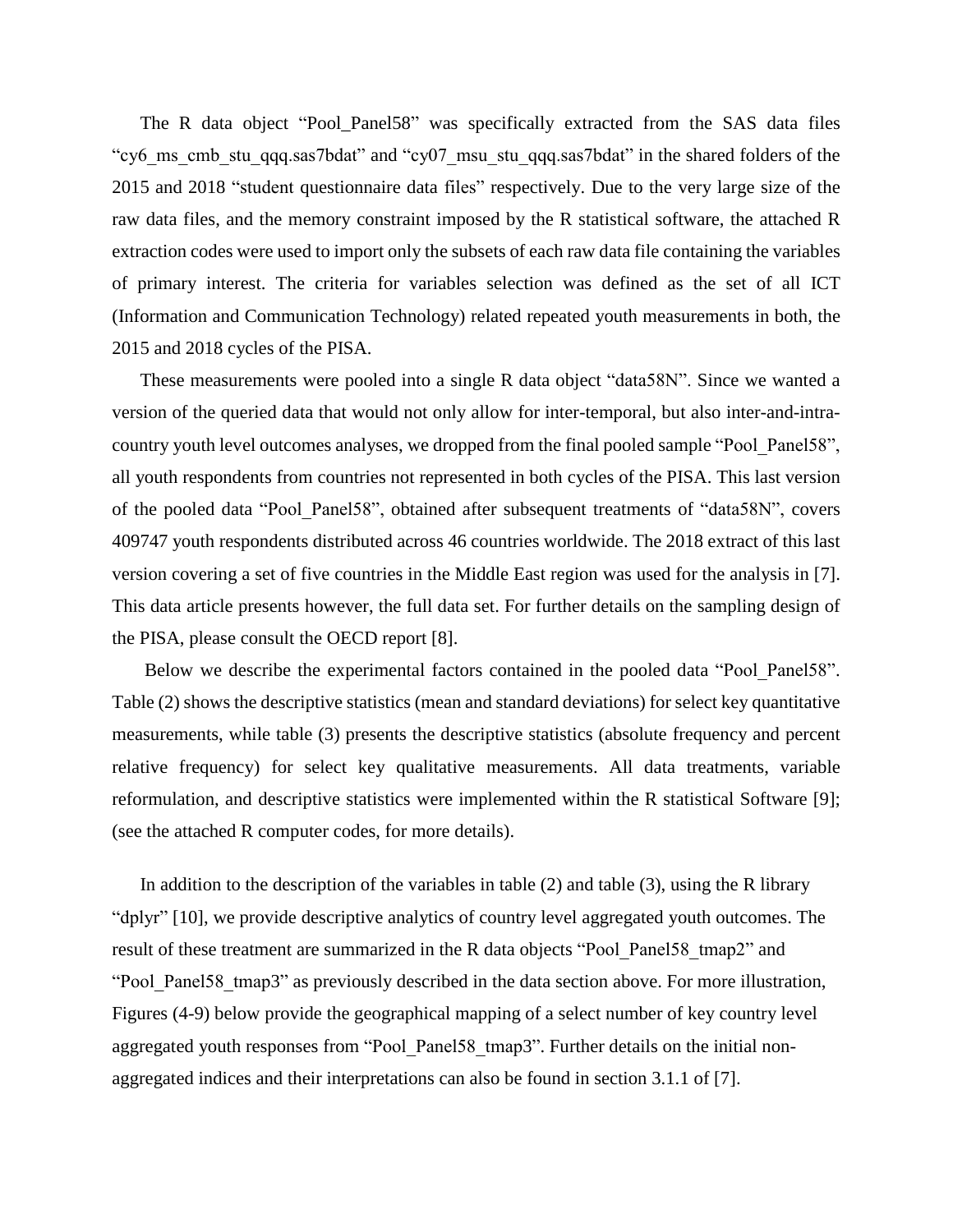| <b>Quantitative</b> | <b>Description</b>                                                                                                                                               | <b>Mean</b> | s.d.    |
|---------------------|------------------------------------------------------------------------------------------------------------------------------------------------------------------|-------------|---------|
| variables           |                                                                                                                                                                  |             |         |
| <b>BELONG</b>       | Sense of belonging in school (index of youth subjective well-                                                                                                    | $-0.011$    | 1.008   |
|                     | being)                                                                                                                                                           |             |         |
| <b>ICTRES</b>       | Index of ICT resources availability to youth at home                                                                                                             | $-0.125$    | 1.071   |
| nPhonInternAcH      | Number of Phones with internet access at home                                                                                                                    | 3.693       | 0.694   |
| nCompH              | Number of computers at home (Desktop, Laptop, notebook)                                                                                                          | 2.975       | 0.956   |
| <b>AGE</b>          | student's age in years                                                                                                                                           | 15.789      | 0.291   |
| <b>ExpecOccup</b>   | student's expected occupational status by age 30                                                                                                                 | 64.698      | 18.306  |
| <b>HEDRES</b>       | Index of home educational resources availability                                                                                                                 | $-0.064$    | 1.025   |
| <b>CULTPOSS</b>     | Index of cultural possessions at home                                                                                                                            | $-0.047$    | 0.973   |
| <b>HISCED</b>       | Index of highest education of parents (international standard                                                                                                    | 4.754       | 1.445   |
|                     | classification of education - ISCED)                                                                                                                             |             |         |
| <b>ESCS</b>         | Standardized PISA Index of economic, social and cultural                                                                                                         | $-0.073$    | 1.028   |
|                     | status.                                                                                                                                                          |             |         |
| <b>HISEI</b>        | Index of highest parental occupational status                                                                                                                    | 52.674      | 22.085  |
| W FSTUWT            | Student final weight in the Data                                                                                                                                 | 48.241      | 105.470 |
|                     | $\mathbf{M}$ , and $\mathbf{M}$ is a second on the contract of the starting $\mathbf{C}$ then account of the second contract of the second starting $\mathbf{M}$ |             |         |

**Table 2:** Descriptive statistics for select key quantitative measurements in "Pool Panel58" (N =409747)

**Note :** s.d. represents the standard deviation of the quantitative measurement

| Qualitative  | <b>Levels</b>                          | Abs.   | Rel.   |
|--------------|----------------------------------------|--------|--------|
| variables    |                                        | Freq.  | Freq.  |
| InternetLink | 0-No link to the internet at home      | 24508  | 5.98%  |
|              | 1-Yes has link to the internet at home | 385239 | 94.02% |
| Gender       | 0- Male                                | 195688 | 47.76% |
|              | 1-Female                               | 214059 | 52.24% |
| <b>IMMIG</b> | Respondent's immigration status        |        |        |
|              | 1-Native                               | 348269 | 85.00% |
|              | 2-Second-generation                    | 29988  | 7.32%  |
|              | 3- First-generation                    | 31490  | 7.69%  |
| GradeLev     | Student grade level in School          |        |        |
|              | 7th grade                              | 2015   | 0.49%  |
|              | 8th grade                              | 14664  | 3.58%  |
|              | 9th grade                              | 135224 | 33.00% |
|              | 10th grade                             | 208150 | 80.80% |
|              | 11th grade                             | 47084  | 11.49% |
|              | 12th and 13th grade                    | 2610   | 0.64%  |
| LangH        | Most spoken language at home           |        |        |
|              | 0-other languages                      | 52377  | 12.78% |
|              | 1- language of the test                | 357370 | 87.22% |

**Table 3 :** Descriptive statistics for select key qualitative measurements in "Pool\_Panel58" (N =409747)

**Note:** Abs. Freq. and Rel. Freq. represent respectively the absolute frequency and relative frequency distributions of the qualitative variables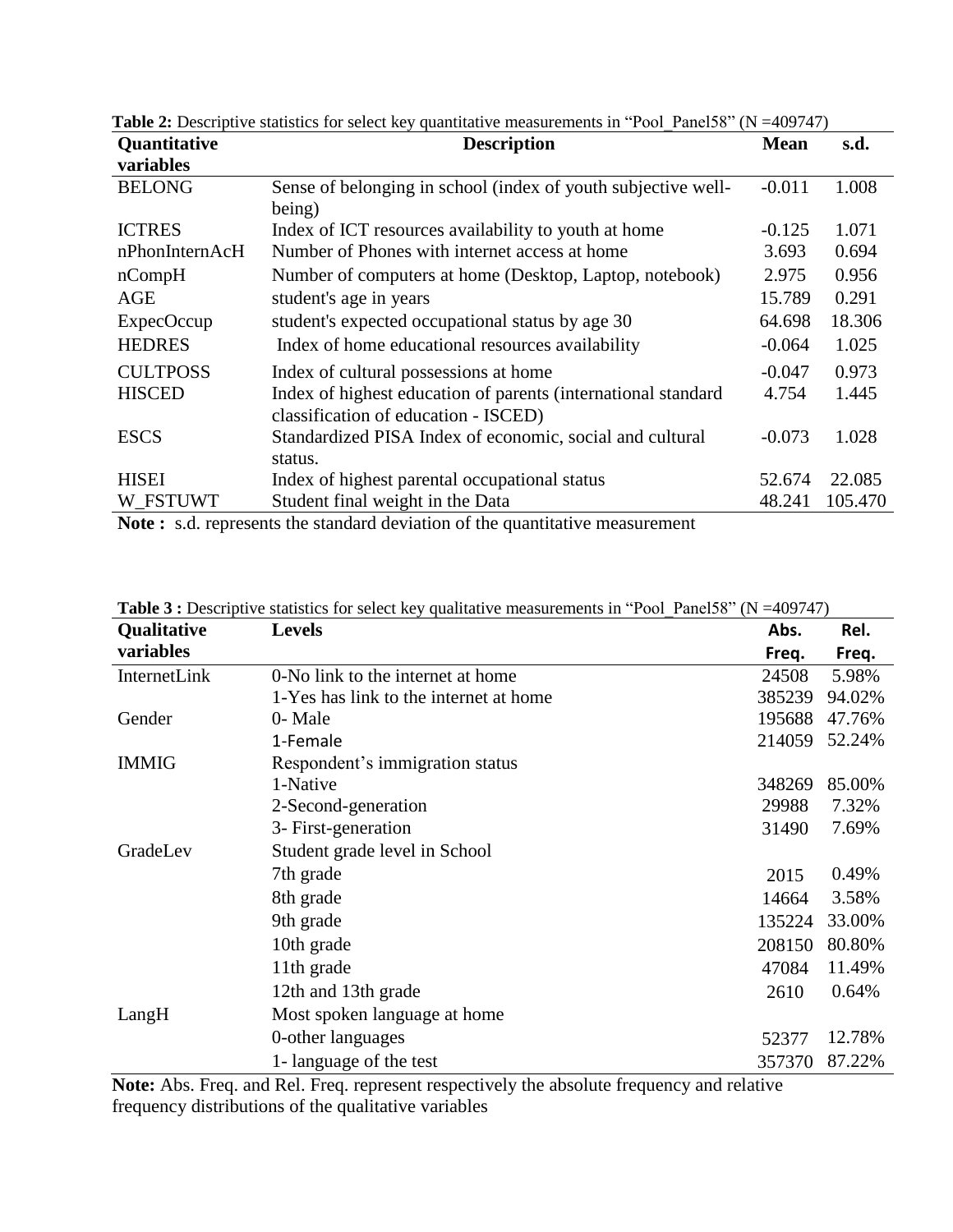

**Figure 4**: Spatial distribution of pooled (2015 and 2018) country level weighted average of "Youth access to ICT resources".

(See dynamic web link at [http://rpubs.com/brassbe1982/ICTRESindex\\_fig4\)](http://rpubs.com/brassbe1982/ICTRESindex_fig4)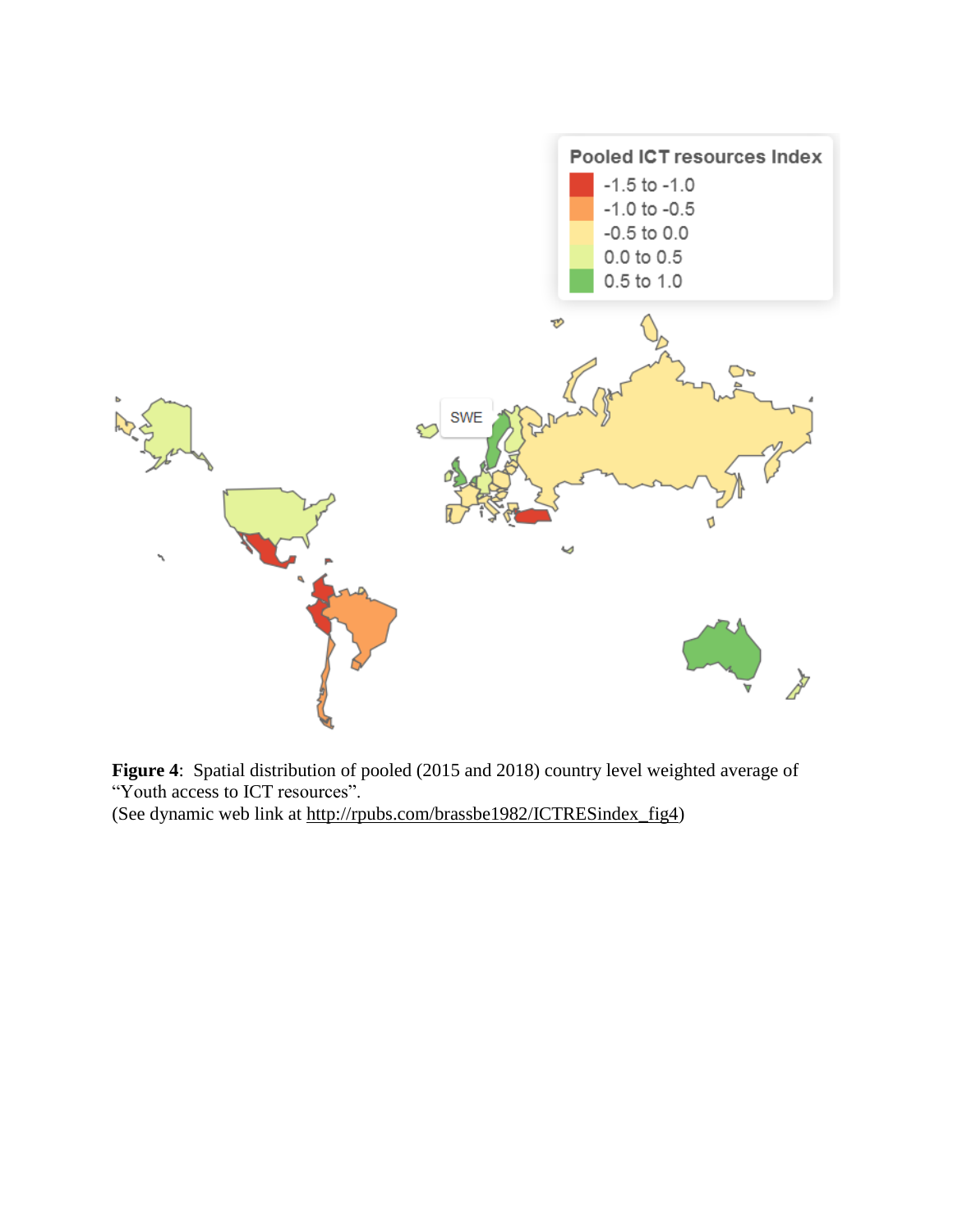

**Figure 5**: Spatial distribution of pooled (2015 and 2018) country level weighted average of "number of computers at youth's home (desktop, laptop, and notebook)". (See dynamic web link at [http://rpubs.com/brassbe1982/nCompH\\_fig5\)](http://rpubs.com/brassbe1982/nCompH_fig5)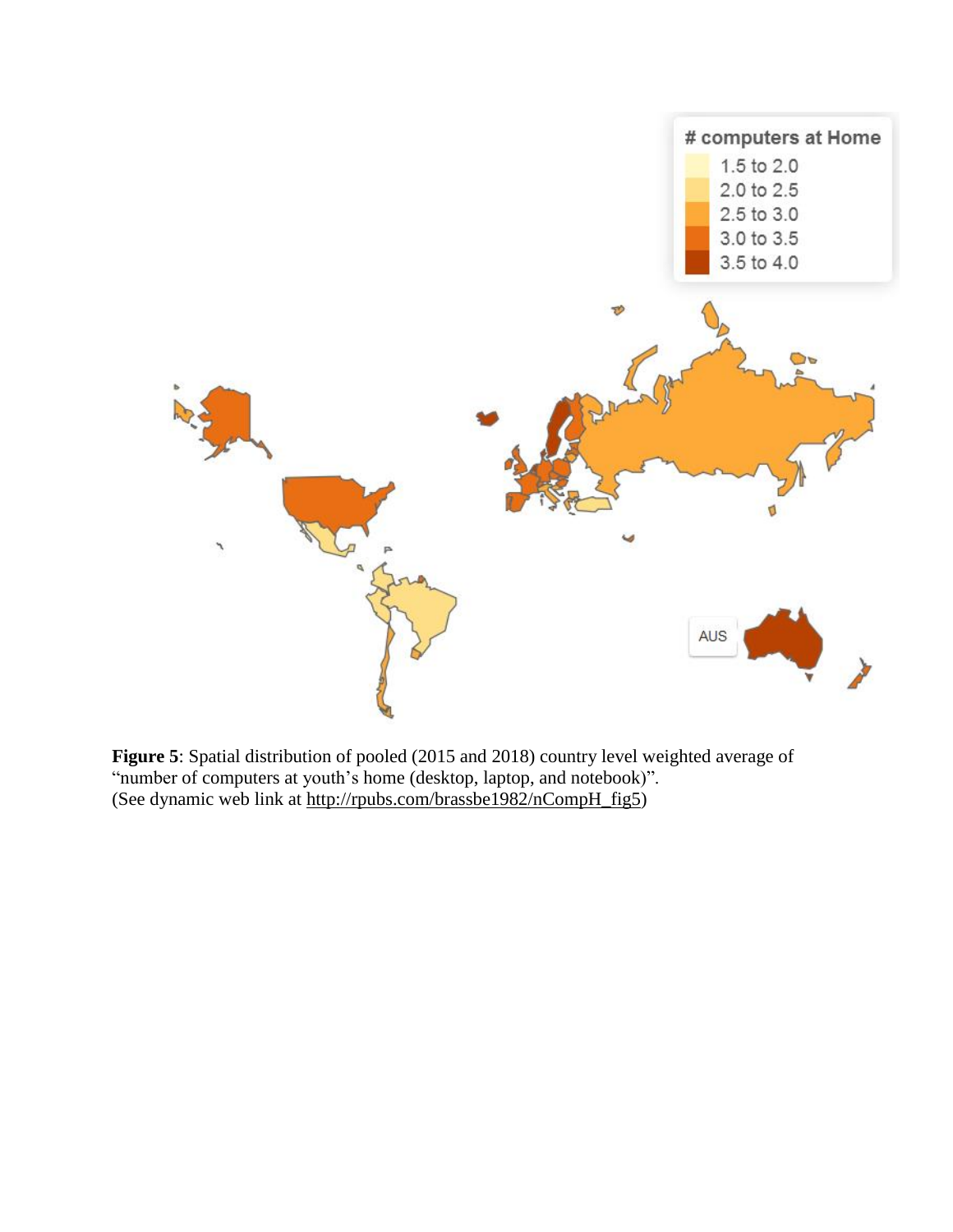

**Figure 6**: Spatial distribution of pooled (2015 and 2018) country level weighted average of "number of phones with internet access at youth's home". (See dynamic web link at [http://rpubs.com/brassbe1982/nPhonInternAcH\\_fig6\)](http://rpubs.com/brassbe1982/nPhonInternAcH_fig6)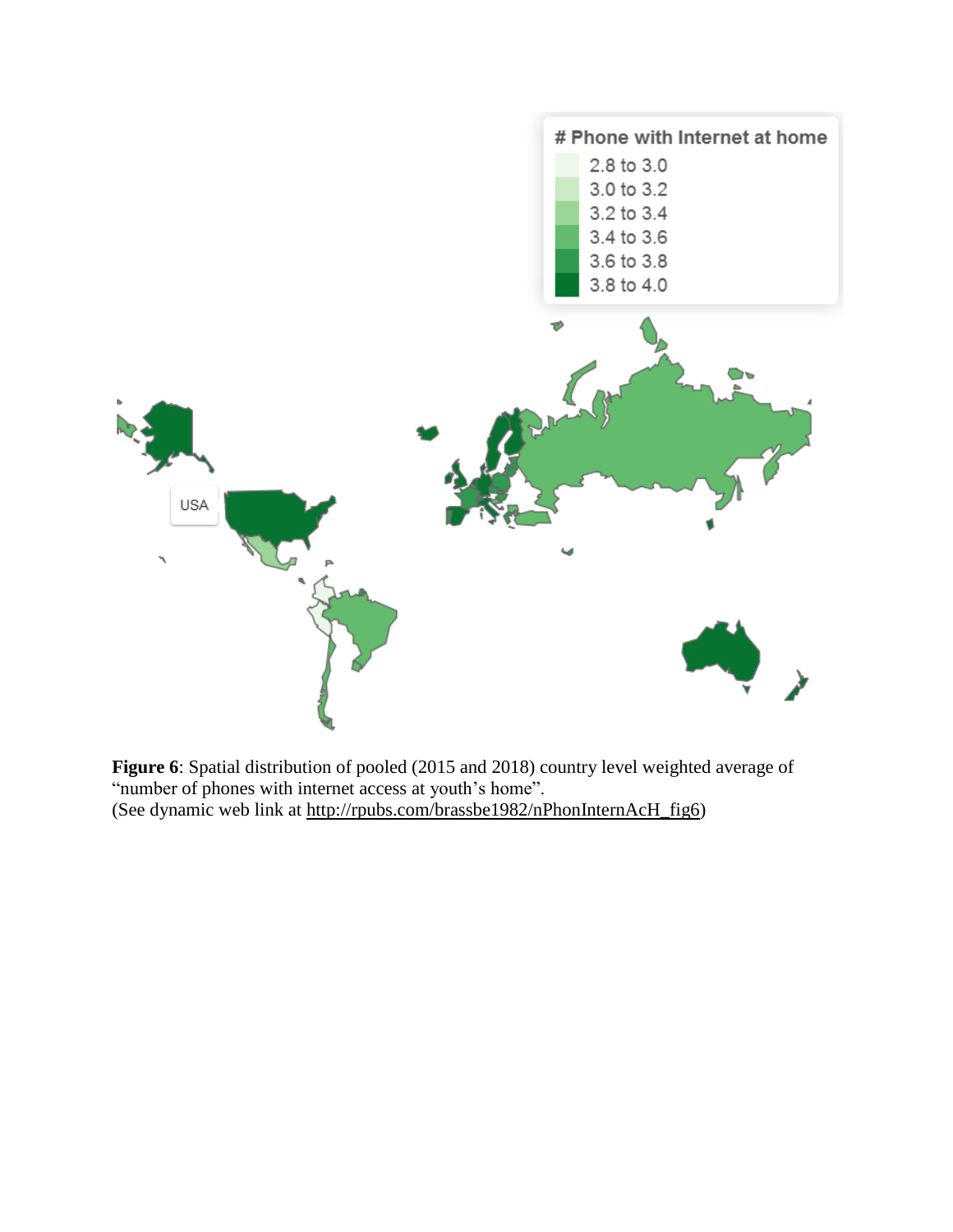

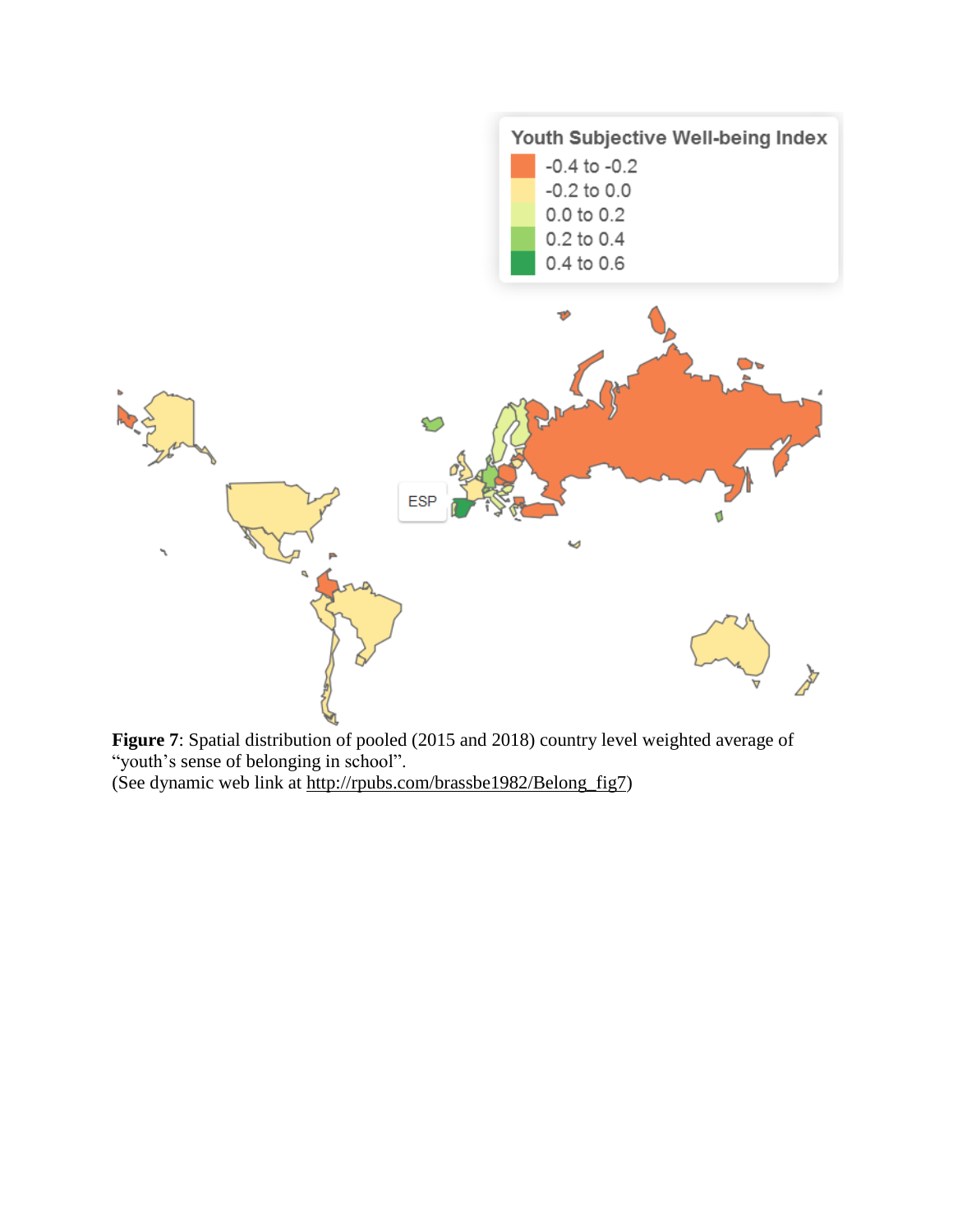

**Figure 8**: Spatial distribution of pooled (2015 and 2018) country level weighted average of "youth's family wealth index".

(See dynamic web link at [http://rpubs.com/brassbe1982/WealthIndex\\_fig8\)](http://rpubs.com/brassbe1982/WealthIndex_fig8)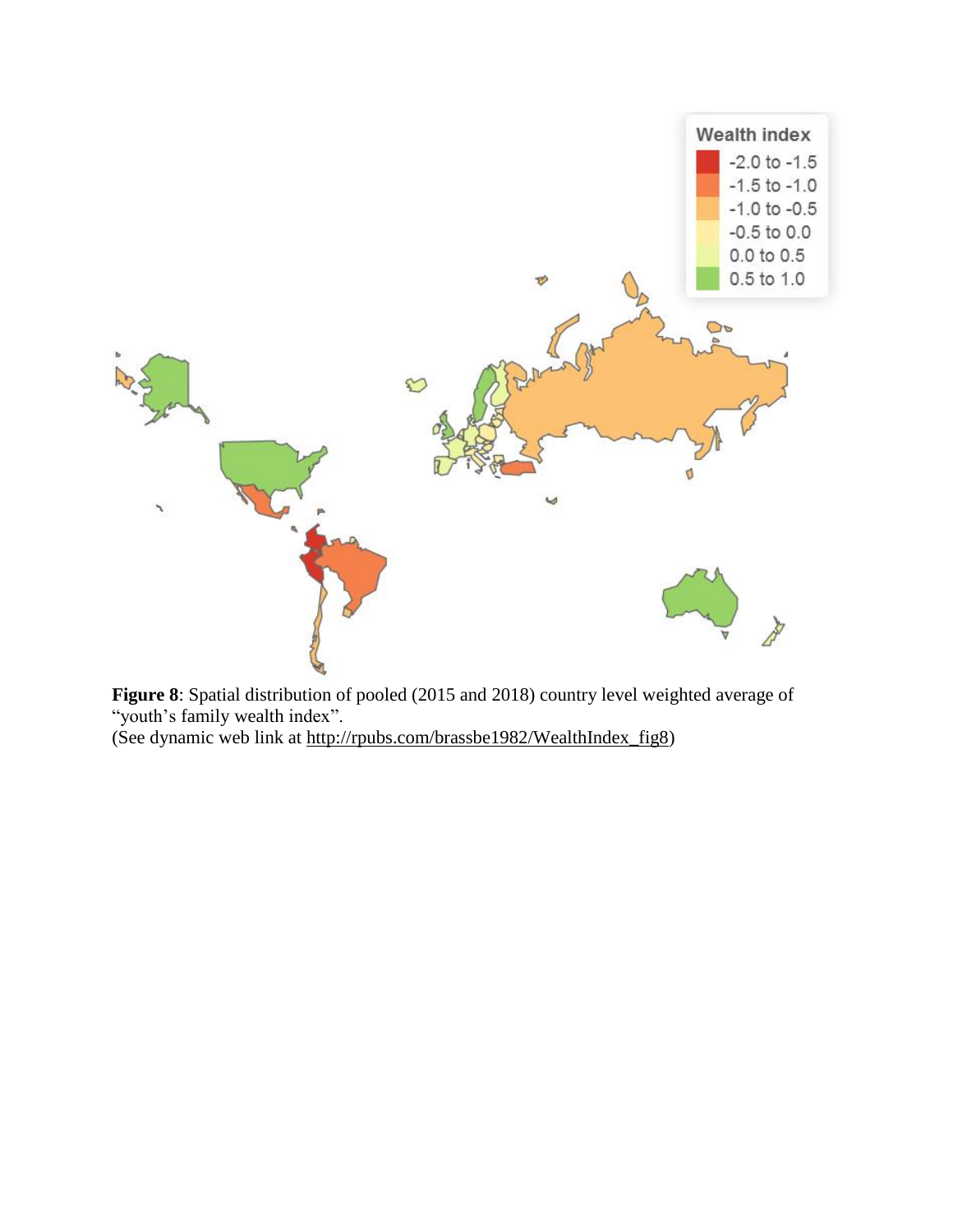![](_page_15_Figure_0.jpeg)

**Figure 9**: Spatial distribution of country level weighted average of "youth's index of Economic and Socio-cultural Status".

(See dynamic web link at [http://rpubs.com/brassbe1982/ESCSindex\\_fig9](http://rpubs.com/brassbe1982/ESCSindex_fig9))

## **Acknowledgments**

*The Authors of this research work express their sincere appreciation to the Organization for Economic Co-operation and Development (OECD) for the initial collection and sharing of the raw public use data files of the Programme for International Student Assessment (PISA).*

## **Competing Interests**

*The authors declare that they have no known competing financial interests or personal relationships that have, or could be perceived to have, influenced the work reported in this article.*